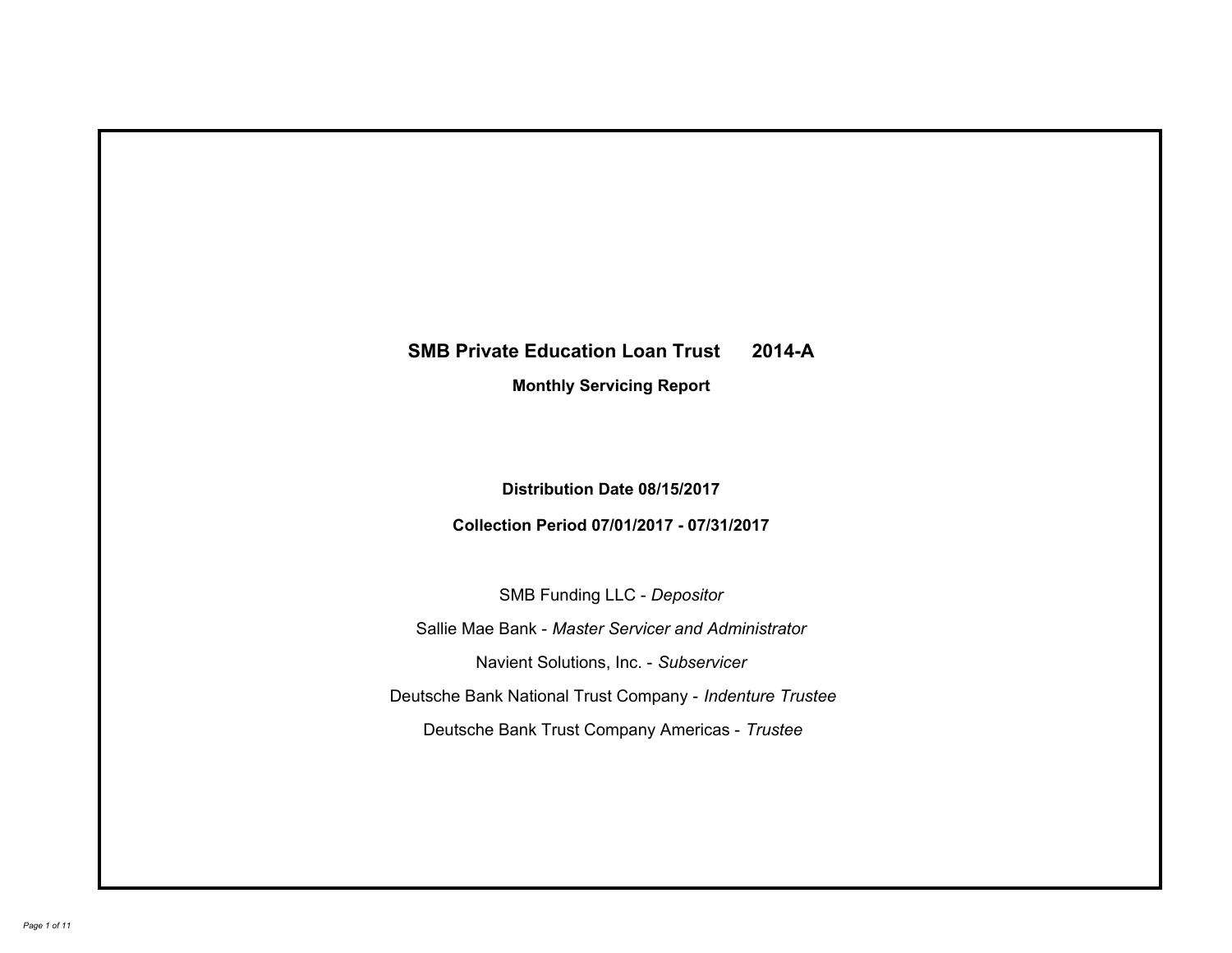|  |  |  | <b>Deal Parameters</b> |  |
|--|--|--|------------------------|--|
|--|--|--|------------------------|--|

| A | <b>Student Loan Portfolio Characteristics</b>   |                   | 08/07/2014       | 06/30/2017       | 07/31/2017       |
|---|-------------------------------------------------|-------------------|------------------|------------------|------------------|
|   | <b>Principal Balance</b>                        |                   | \$361,523,983.59 | \$273,542,030.97 | \$270,292,305.76 |
|   | Interest to be Capitalized Balance              |                   | 17,313,307.43    | 9,305,647.19     | 8,895,778.67     |
|   | Pool Balance                                    |                   | \$378,837,291.02 | \$282,847,678.16 | \$279,188,084.43 |
|   | Weighted Average Coupon (WAC)                   |                   | 7.81%            | 8.20%            | 8.18%            |
|   | Weighted Average Remaining Term                 |                   | 138.29           | 145.65           | 146.03           |
|   | Number of Loans                                 |                   | 33,555           | 24,937           | 24,606           |
|   | Number of Borrowers                             |                   | 26,651           | 19,641           | 19,386           |
|   | Pool Factor                                     |                   |                  | 0.746620475      | 0.736960408      |
|   | Since Issued Total Constant Prepayment Rate (1) |                   |                  | 7.30%            | 7.30%            |
| B | <b>Debt Securities</b>                          | <b>Cusip/Isin</b> | 07/17/2017       |                  | 08/15/2017       |
|   | A2A                                             | 784456AB1         | \$59,736,507.26  |                  | \$57,563,351.54  |
|   | A2B                                             | 784456AC9         | \$59,736,507.27  |                  | \$57,563,351.54  |
|   | A <sub>3</sub>                                  | 784456AD7         | \$50,000,000.00  |                  | \$50,000,000.00  |
|   | В                                               | 784456AE5         | \$36,000,000.00  |                  | \$36,000,000.00  |
|   | C                                               | 784456AF2         | \$42,000,000.00  |                  | \$42,000,000.00  |
|   |                                                 |                   |                  |                  |                  |
| C | <b>Certificates</b>                             | <b>Cusip/Isin</b> | 07/17/2017       |                  | 08/15/2017       |
|   | <b>Excess Distribution</b>                      | 784456105         | \$100,000.00     |                  | \$100,000.00     |
|   |                                                 |                   |                  |                  |                  |
| D | <b>Account Balances</b>                         |                   | 07/17/2017       |                  | 08/15/2017       |
|   | Reserve Account Balance                         |                   | \$958,735.00     |                  | \$958,735.00     |
|   |                                                 |                   |                  |                  |                  |
| E | <b>Asset / Liability</b>                        |                   | 07/17/2017       |                  | 08/15/2017       |
|   | Overcollateralization Percentage *              |                   | 27.36%           |                  | 27.96%           |
|   | Specified Overcollateralization Amount *        |                   | \$84,854,303.45  |                  | \$83,756,425.33  |
|   | Actual Overcollateralization Amount *           |                   | \$77,374,663.63  |                  | \$78,061,381.35  |

\* Based on the Rated debt securities (Class A and Class B Bonds)

(1) Since Issued Total CPR calculations found in monthly servicing reports issued on or prior to September 15, 2015 originally included loans that were removed from the pool by the sponsor because they became ineligible for the pool between the cut-off date and settlement date. On October 5, 2015, Since Issued Total CPR calculations were revised to exclude these loans and all prior monthly servicing reports were restated. For additional information, see 'Since Issued CPR Methodology' found on page 11 of this report.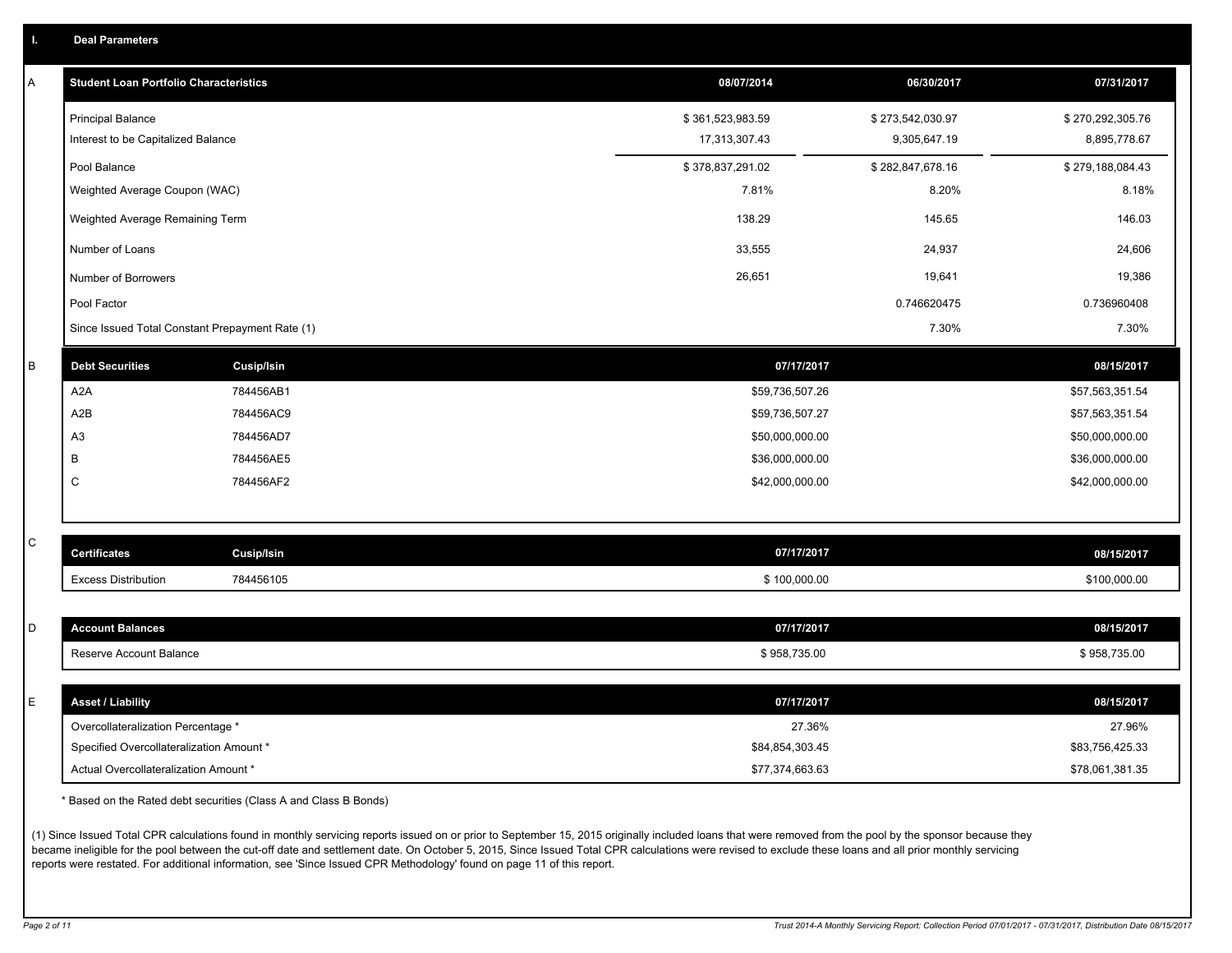### **II. 2014-A Trust Activity 07/01/2017 through 07/31/2017**

| Α  | <b>Student Loan Principal Receipts</b>                           |                |
|----|------------------------------------------------------------------|----------------|
|    | <b>Borrower Principal</b>                                        | 3,876,896.34   |
|    | <b>Consolidation Activity Principal</b>                          | 0.00           |
|    | Seller Principal Reimbursement                                   | 0.00           |
|    | Servicer Principal Reimbursement                                 | 0.00           |
|    | Delinquent Principal Purchases by Servicer                       | 0.00           |
|    | <b>Other Principal Deposits</b>                                  | 0.00           |
|    | <b>Total Principal Receipts</b>                                  | \$3,876,896.34 |
| В  | <b>Student Loan Interest Receipts</b>                            |                |
|    | <b>Borrower Interest</b>                                         | 1,287,436.35   |
|    | <b>Consolidation Activity Interest</b>                           | 0.00           |
|    | Seller Interest Reimbursement                                    | 0.00           |
|    | Servicer Interest Reimbursement                                  | (3,539.11)     |
|    | Delinquent Interest Purchases by Servicer                        | 0.00           |
|    | <b>Other Interest Deposits</b>                                   | 10,110.55      |
|    | <b>Total Interest Receipts</b>                                   | \$1,294,007.79 |
| С  | <b>Recoveries on Realized Losses</b>                             | \$17,532.08    |
| D  | <b>Investment Income</b>                                         | \$4,337.77     |
| E. | <b>Funds Borrowed from Next Collection Period</b>                | \$0.00         |
| F  | <b>Funds Repaid from Prior Collection Period</b>                 | \$0.00         |
| G  | <b>Loan Sale or Purchase Proceeds</b>                            | \$0.00         |
| H  | <b>Initial Deposits to Collection Account</b>                    | \$0.00         |
|    | <b>Excess Transferred from Other Accounts</b>                    | \$0.00         |
|    | <b>Borrower Benefit Reimbursements</b>                           | \$0.00         |
| Κ  | <b>Gross Swap Receipt</b>                                        | \$0.00         |
| L  | <b>Other Deposits</b>                                            | \$0.00         |
| М  | <b>Other Fees Collected</b>                                      | \$0.00         |
| N  | <b>AVAILABLE FUNDS</b>                                           | \$5,192,773.98 |
| O  | Non-Cash Principal Activity During Collection Period             | \$627,171.13   |
| P  | Aggregate Purchased Amounts by the Depositor, Servicer or Seller | \$0.00         |
| Q  | Aggregate Loan Substitutions                                     | \$0.00         |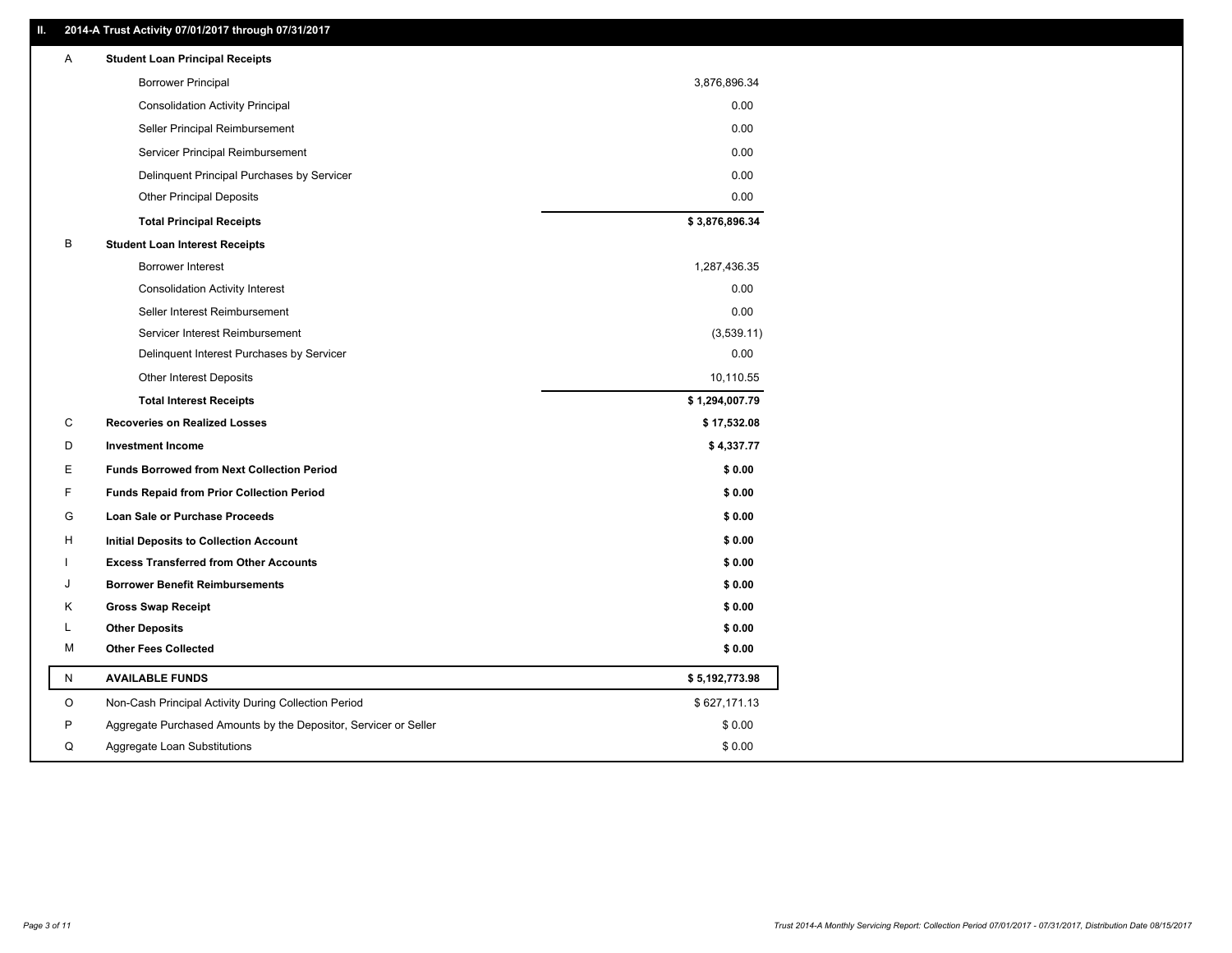|                   |                         |                          |         | 07/31/2017 |                  |                |                          |         | 06/30/2017 |                  |                |
|-------------------|-------------------------|--------------------------|---------|------------|------------------|----------------|--------------------------|---------|------------|------------------|----------------|
|                   |                         | <b>Wtd Avg</b><br>Coupon | # Loans | Principal  |                  | % of Principal | <b>Wtd Avg</b><br>Coupon | # Loans | Principal  |                  | % of Principal |
| INTERIM:          | IN SCHOOL               | 9.39%                    |         | 929        | \$11,381,328.55  | 4.077%         |                          | 9.39%   | 963        | \$11,793,027.35  | 4.169%         |
|                   | GRACE                   | 9.30%                    |         | 554        | \$7,233,464.16   | 2.591%         |                          | 9.36%   | 681        | \$8,689,024.51   | 3.072%         |
|                   | <b>DEFERMENT</b>        | 9.31%                    |         | 1,161      | \$13,832,632.07  | 4.955%         |                          | 9.32%   | 1,181      | \$14,077,310.71  | 4.977%         |
| <b>REPAYMENT:</b> | <b>CURRENT</b>          | 7.94%                    |         | 20,370     | \$225,626,370.68 | 80.815%        |                          | 7.97%   | 20,627     | \$228,503,680.32 | 80.787%        |
|                   | 31-60 DAYS DELINQUENT   | 8.77%                    |         | 335        | \$4,103,977.85   | 1.470%         |                          | 8.91%   | 368        | \$4,888,694.24   | 1.728%         |
|                   | 61-90 DAYS DELINQUENT   | 9.15%                    |         | 193        | \$2,609,481.93   | 0.935%         |                          | 9.01%   | 150        | \$1,574,502.75   | 0.557%         |
|                   | 91-120 DAYS DELINQUENT  | 9.30%                    |         | 106        | \$1,358,497.71   | 0.487%         |                          | 9.14%   | 114        | \$1,673,968.87   | 0.592%         |
|                   | 121-150 DAYS DELINQUENT | 9.82%                    |         | 79         | \$1,005,856.67   | 0.360%         |                          | 9.67%   | 69         | \$1,025,133.54   | 0.362%         |
|                   | 151-180 DAYS DELINQUENT | 9.56%                    |         | 59         | \$696,792.62     | 0.250%         |                          | 9.39%   | 49         | \$552,378.01     | 0.195%         |
|                   | > 180 DAYS DELINQUENT   | 9.53%                    |         | 40         | \$558,194.31     | 0.200%         |                          | 9.52%   | 54         | \$590,281.82     | 0.209%         |
|                   | FORBEARANCE             | 8.75%                    |         | 780        | \$10,781,487.88  | 3.862%         |                          | 8.65%   | 681        | \$9,479,676.04   | 3.352%         |
| <b>TOTAL</b>      |                         |                          |         | 24,606     | \$279,188,084.43 | 100.00%        |                          |         | 24,937     | \$282,847,678.16 | 100.00%        |
|                   |                         |                          |         |            |                  |                |                          |         |            |                  |                |

Percentages may not total 100% due to rounding \*

\*\* Smart Option Interest Only loans and \$25 Fixed Payment loans classified as in repayment whether student borrowers are in school, in grace, in deferment or required to make full principal and interest payments on their l

\*\*\* To conform with company standard reporting these sections now include Princial and Interest Accrued to Capitalize.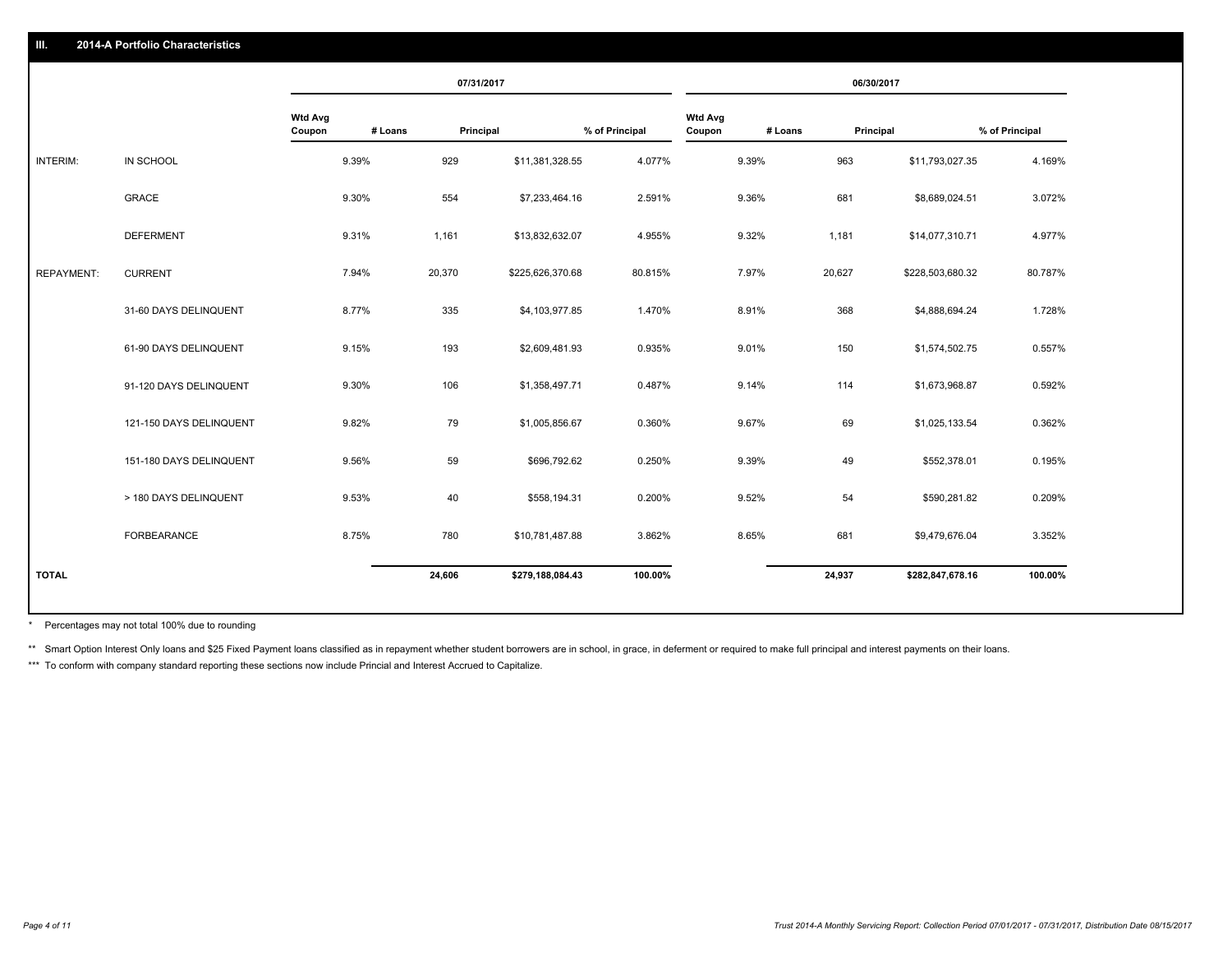|                                                         | 7/31/2017        | 6/30/2017        |
|---------------------------------------------------------|------------------|------------------|
| Pool Balance                                            | \$279,188,084.43 | \$282,847,678.16 |
| Total # Loans                                           | 24,606           | 24,937           |
| Total # Borrowers                                       | 19,386           | 19,641           |
| Weighted Average Coupon                                 | 8.18%            | 8.20%            |
| Weighted Average Remaining Term                         | 146.03           | 145.65           |
| Percent of Pool - Cosigned                              | 93.7%            | 93.7%            |
| Percent of Pool - Non Cosigned                          | 6.3%             | 6.3%             |
| Borrower Interest Accrued for Period                    | \$1,871,060.54   | \$1,813,387.56   |
| Outstanding Borrower Interest Accrued                   | \$10,415,235.75  | \$10,782,962.99  |
| Gross Principal Realized Loss - Periodic                | \$281,861.33     | \$272,023.13     |
| Gross Principal Realized Loss - Cumulative              | \$7,308,498.07   | \$7,026,636.74   |
| Delinquent Principal Purchased by Servicer - Periodic   | \$0.00           | \$0.00           |
| Delinguent Principal Purchased by Servicer - Cumulative | \$0.00           | \$0.00           |
| Recoveries on Realized Losses - Periodic                | \$17,532.08      | \$23,037.53      |
| Recoveries on Realized Losses - Cumulative              | \$359,195.57     | \$341,663.49     |
| Net Losses - Periodic                                   | \$264,329.25     | \$248,985.60     |
| Net Losses - Cumulative                                 | \$6,949,302.50   | \$6,684,973.25   |
| <b>Cumulative Gross Defaults</b>                        | \$7,308,498.07   | \$7,026,636.74   |
| Change in Gross Defaults                                | \$281,861.33     | \$272,023.13     |
| Non-Cash Principal Activity - Capitalized Interest      | \$909,134.41     | \$1,441,831.46   |
| Since Issued Total Constant Prepayment Rate (CPR) (1)   | 7.30%            | 7.30%            |
| <b>Loan Substitutions</b>                               | \$0.00           | \$0.00           |
| <b>Cumulative Loan Substitutions</b>                    | \$0.00           | \$0.00           |
| <b>Unpaid Master Servicing Fees</b>                     | \$0.00           | \$0.00           |
| <b>Unpaid Sub-Servicing Fees</b>                        | \$0.00           | \$0.00           |
| <b>Unpaid Administration Fees</b>                       | \$0.00           | \$0.00           |
| Unpaid Carryover Master Servicing Fees                  | \$0.00           | \$0.00           |
| <b>Unpaid Carryover Sub-Servicing Fees</b>              | \$0.00           | \$0.00           |
| Note Interest Shortfall                                 | \$0.00           | \$0.00           |

(1) Since Issued Total CPR calculations found in monthly servicing reports issued on or prior to September 15, 2015 originally included loans that were removed from the pool by the sponsor because they became ineligible for the pool between the cut-off date and settlement date. On October 5, 2015, Since Issued Total CPR calculations were revised to exclude these loans and all prior monthly servicing reports were restated. For additional information, see 'Since Issued CPR Methodology' found on page 11 of this report.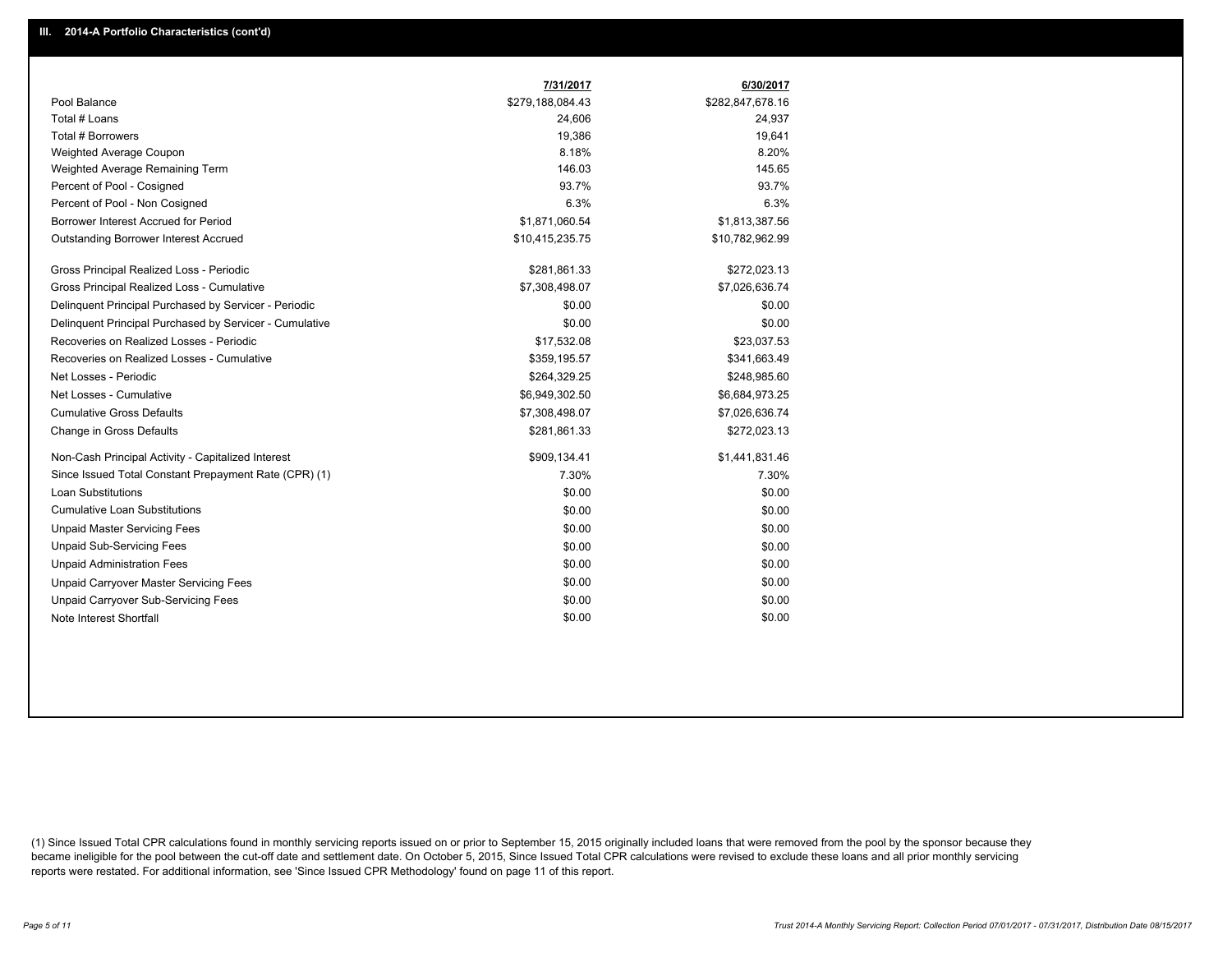## **IV. 2014-A Portfolio Statistics by Loan Program**

|                                                                                                                    | Weighted<br><b>Average Coupon</b> | # LOANS | \$ AMOUNT        | $%$ *    |
|--------------------------------------------------------------------------------------------------------------------|-----------------------------------|---------|------------------|----------|
| - Smart Option Deferred Loans                                                                                      | 8.50%                             | 11,523  | \$128,308,833.90 | 45.958%  |
| - Smart Option Fixed Pay Loans                                                                                     | 8.23%                             | 7,216   | \$98,235,210.03  | 35.186%  |
| - Smart Option Interest-Only Loans                                                                                 | 7.29%                             | 5,867   | \$52,644,040.50  | 18.856%  |
| - Other Loan Programs                                                                                              | 0.00%                             | 0.00    | \$0.00           | 0.000%   |
| <b>Total</b>                                                                                                       | 8.18%                             | 24,606  | \$279,188,084.43 | 100.000% |
| Prime Indexed Loans -- Monthly Reset Adjustable                                                                    |                                   |         | \$0.00           |          |
| Prime Indexed Loans -- Monthly Reset Non-Adjustable                                                                |                                   |         | \$0.00           |          |
| Prime Indexed Loans -- Quarterly Reset Adjustable                                                                  |                                   |         | \$0.00           |          |
| Prime Indexed Loans -- Quarterly Reset Non-Adjustable                                                              |                                   |         | \$0.00           |          |
| Prime Indexed Loans -- Annual Reset                                                                                |                                   |         | \$0.00           |          |
| T-Bill Indexed Loans                                                                                               |                                   |         | \$0.00           |          |
| <b>Fixed Rate Loans</b>                                                                                            |                                   |         | \$37,795,577.48  |          |
| <b>LIBOR Indexed Loans</b>                                                                                         |                                   |         | \$241,392,506.95 |          |
|                                                                                                                    |                                   |         |                  |          |
| * Note: Percentages may not total 100% due to rounding                                                             |                                   |         |                  |          |
| To conform with company standard reporting these sections now include Princial and Interest Accrued to Capitalize. |                                   |         |                  |          |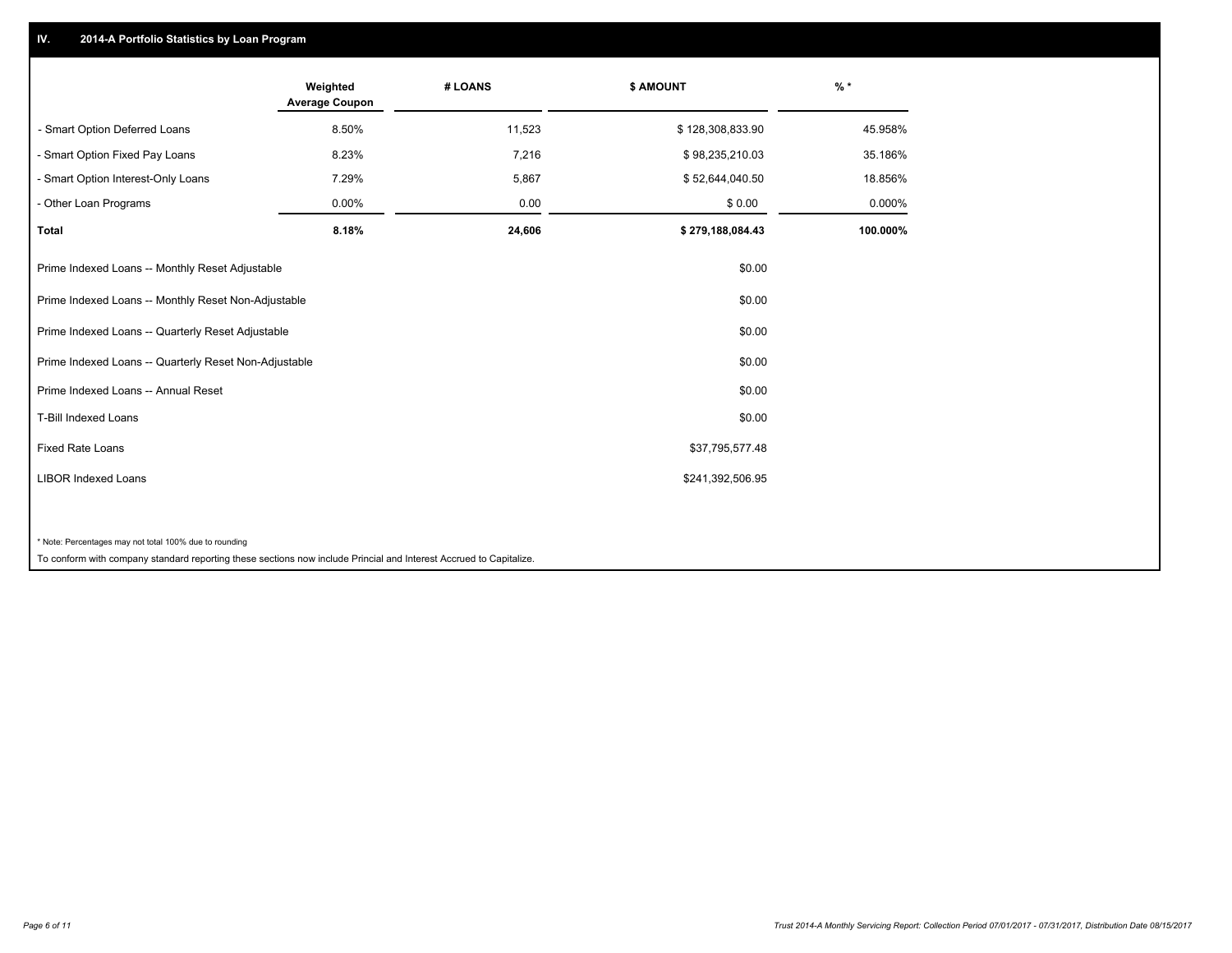| v. | 2014-A Reserve Account and Principal Distribution Calculations           |                                                                                                                                                                                                    |                  |  |
|----|--------------------------------------------------------------------------|----------------------------------------------------------------------------------------------------------------------------------------------------------------------------------------------------|------------------|--|
| А. | <b>Reserve Account</b>                                                   |                                                                                                                                                                                                    |                  |  |
|    | Specified Reserve Account Balance                                        |                                                                                                                                                                                                    | \$958,735.00     |  |
|    | Actual Reserve Account Balance                                           |                                                                                                                                                                                                    | \$958,735.00     |  |
| В. | <b>Principal Distribution Amount</b>                                     |                                                                                                                                                                                                    |                  |  |
|    | Class A Notes Outstanding<br>i.                                          |                                                                                                                                                                                                    | \$169,473,014.53 |  |
|    | Pool Balance<br>ii.                                                      |                                                                                                                                                                                                    | \$279,188,084.43 |  |
|    | First Priority Principal Distribution Amount (i - ii)<br>iii.            |                                                                                                                                                                                                    | \$0.00           |  |
|    | Class A and B Notes Outstanding<br>iv.                                   |                                                                                                                                                                                                    | \$205,473,014.53 |  |
|    | First Priority Principal Distribution Amount<br>v.                       |                                                                                                                                                                                                    | \$0.00           |  |
|    | Pool Balance<br>vi.                                                      |                                                                                                                                                                                                    | \$279,188,084.43 |  |
|    | Specified Overcollateralization Amount<br>vii.                           |                                                                                                                                                                                                    | \$83,756,425.33  |  |
|    | viii. Regular Principal Distribution Amount (iv - v) - (vi - vii)        |                                                                                                                                                                                                    | \$10,041,355.43  |  |
|    | Notes Outstanding<br>ix.                                                 |                                                                                                                                                                                                    | \$247,473,014.53 |  |
|    | First Priority Principal Distribution Amount<br>Х.                       |                                                                                                                                                                                                    | \$0.00           |  |
|    | Regular Principal Distribution Amount<br>xi.                             |                                                                                                                                                                                                    | \$10,041,355.43  |  |
|    | Available Funds (after payment of waterfall items A through J) *<br>xii. |                                                                                                                                                                                                    | \$0.00           |  |
|    | xiii. Additional Principal Distribution Amount (min(ix - x - xi, xiii))  |                                                                                                                                                                                                    | \$0.00           |  |
|    |                                                                          | * Represents 50% of value if the principal balance of the notes is greater than 10% of initial principal balance of the notes or the Class A and Class B note are reduced to 0, otherwise the full |                  |  |

value is shown.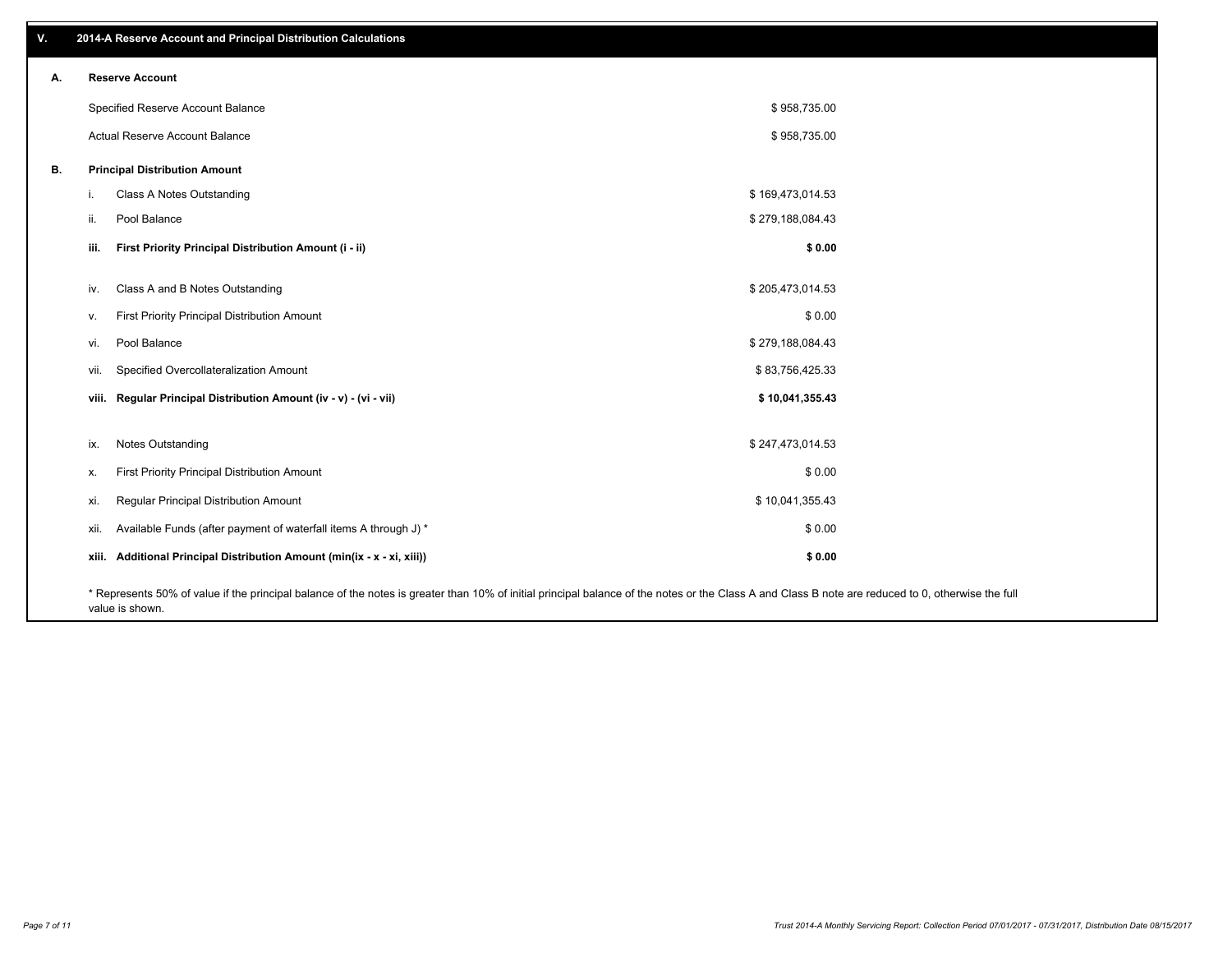| VI.<br>2014-A Waterfall for Distributions |  |
|-------------------------------------------|--|
|-------------------------------------------|--|

|              |                                                                                        | Paid             | <b>Funds Balance</b> |
|--------------|----------------------------------------------------------------------------------------|------------------|----------------------|
|              | <b>Total Available Funds</b>                                                           |                  | \$5,192,773.98       |
| A            | <b>Trustee Fees</b>                                                                    | \$0.00           | \$5,192,773.98       |
| B            | i. Master Servicing Fees                                                               | \$11,462.75      | \$5,181,311.23       |
|              | ii. Sub-Servicing Fees                                                                 | \$174,908.49     | \$5,006,402.74       |
| C            | i. Administration Fees                                                                 | \$6,667.00       | \$4,999,735.74       |
|              | ii. Unreimbursed Administrator Advances plus any Unpaid                                | \$0.00           | \$4,999,735.74       |
| D            | Class A Noteholders Interest Distribution Amount                                       | \$375,924.29     | \$4,623,811.45       |
|              |                                                                                        |                  |                      |
| E            | <b>First Priority Principal Payment</b>                                                | \$0.00           | \$4,623,811.45       |
| F            | Class B Noteholders Interest Distribution Amount                                       | \$120,000.00     | \$4,503,811.45       |
| G            | Class C Noteholders Interest Distribution Amount                                       | \$157,500.00     | \$4,346,311.45       |
| H            | <b>Reinstatement Reserve Account</b>                                                   | \$0.00           | \$4,346,311.45       |
| $\mathbf{I}$ | Regular Principal Distribution                                                         | \$4,346,311.45   | \$0.00               |
| J            | i. Carryover Master Servicing Fees                                                     | \$0.00           | \$0.00               |
|              | ii. Carryover Sub-servicing Fees                                                       | \$0.00           | \$0.00               |
| K            | Additional Principal Distribution Amount                                               | \$0.00           | \$0.00               |
| L            | Unpaid Expenses of Trustee                                                             | \$0.00           | \$0.00               |
| M            | Unpaid Expenses of Administrator                                                       | \$0.00           | \$0.00               |
| N            | Remaining Funds to the Excess Distribution Certificateholder                           | \$0.00           | \$0.00               |
|              | <b>Waterfall Conditions</b>                                                            |                  |                      |
|              | <b>Class C Noteholders' Interest Distribution Condition</b>                            |                  |                      |
|              | Pool Balance<br>i.                                                                     | \$279,188,084.43 |                      |
|              | ii.<br>Class A and B Notes Outstanding                                                 | \$205,473,014.53 |                      |
|              | Class C Noteholders' Interest Distribution Ratio (i / ii)<br>iii.                      | 135.88%          |                      |
|              | Minimum Ratio<br>iv.                                                                   | 110.00%          |                      |
|              | Is the Class C Noteholders' Interest Distribution Condition Satisfied (iii > iv)<br>v. | Y                |                      |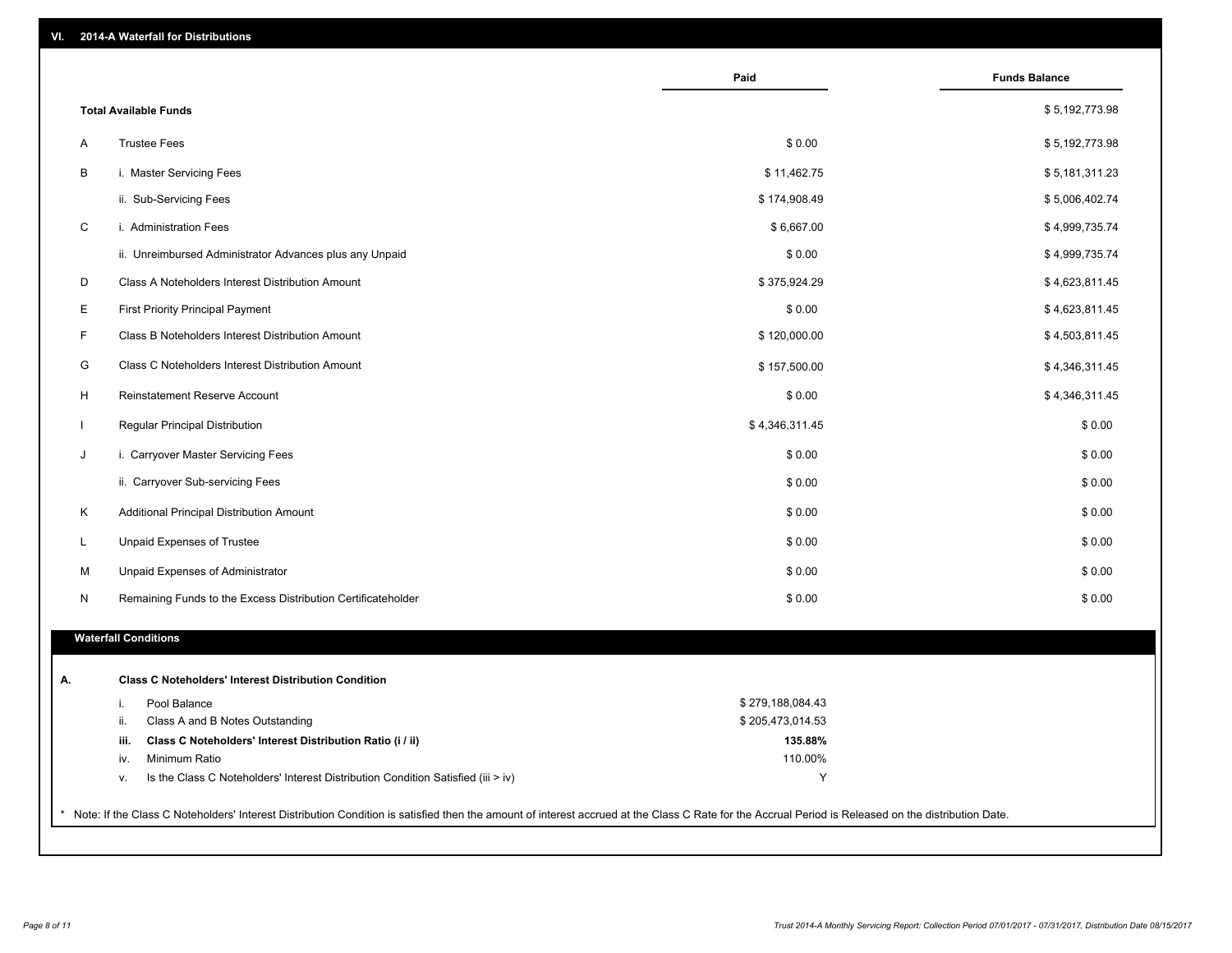| <b>Distribution Amounts</b>                                |                         |                         |                                |
|------------------------------------------------------------|-------------------------|-------------------------|--------------------------------|
|                                                            | A <sub>2</sub> A        | A <sub>2</sub> B        | A <sub>3</sub>                 |
| Cusip/Isin                                                 | 784456AB1               | 784456AC9               | 784456AD7                      |
| <b>Beginning Balance</b>                                   | \$59,736,507.26         | \$59,736,507.27         | \$50,000,000.00                |
| Index                                                      | <b>FIXED</b>            | <b>LIBOR</b>            | <b>LIBOR</b>                   |
| Spread/Fixed Rate                                          | 3.05%                   | 1.15%                   | 1.50%                          |
| Record Date (Days Prior to Distribution)                   | 1 NEW YORK BUSINESS DAY | 1 NEW YORK BUSINESS DAY | <b>1 NEW YORK BUSINESS DAY</b> |
| <b>Accrual Period Begin</b>                                | 7/15/2017               | 7/17/2017               | 7/17/2017                      |
| <b>Accrual Period End</b>                                  | 8/15/2017               | 8/15/2017               | 8/15/2017                      |
| Daycount Fraction                                          | 0.08333333              | 0.08055556              | 0.08055556                     |
| Interest Rate*                                             | 3.05000%                | 2.37556%                | 2.72556%                       |
| <b>Accrued Interest Factor</b>                             | 0.002541667             | 0.001913646             | 0.002195590                    |
| <b>Current Interest Due</b>                                | \$151,830.29            | \$114,314.50            | \$109,779.50                   |
| Interest Shortfall from Prior Period Plus Accrued Interest | $\mathsf{\$}$ -         | $S -$                   | $\mathsf{\$}$ -                |
| <b>Total Interest Due</b>                                  | \$151,830.29            | \$114,314.50            | \$109,779.50                   |
| <b>Interest Paid</b>                                       | \$151,830.29            | \$114,314.50            | \$109,779.50                   |
| <b>Interest Shortfall</b>                                  | $S -$                   | $S -$                   | $\mathcal{S}$ -                |
| <b>Principal Paid</b>                                      | \$2,173,155.72          | \$2,173,155.73          | $\mathcal{S}$ -                |
| <b>Ending Principal Balance</b>                            | \$57,563,351.54         | \$57,563,351.54         | \$50,000,000.00                |
| Paydown Factor                                             | 0.031958172             | 0.031958173             | 0.000000000                    |
| <b>Ending Balance Factor</b>                               | 0.846519876             | 0.846519876             | 1.000000000                    |

\* Pay rates for Current Distribution. For the interest rates applicable to the next distribution date, please see https://www.salliemae.com/about/investors/data/SMBabrate.txt.

**VII. 2014-A Distributions**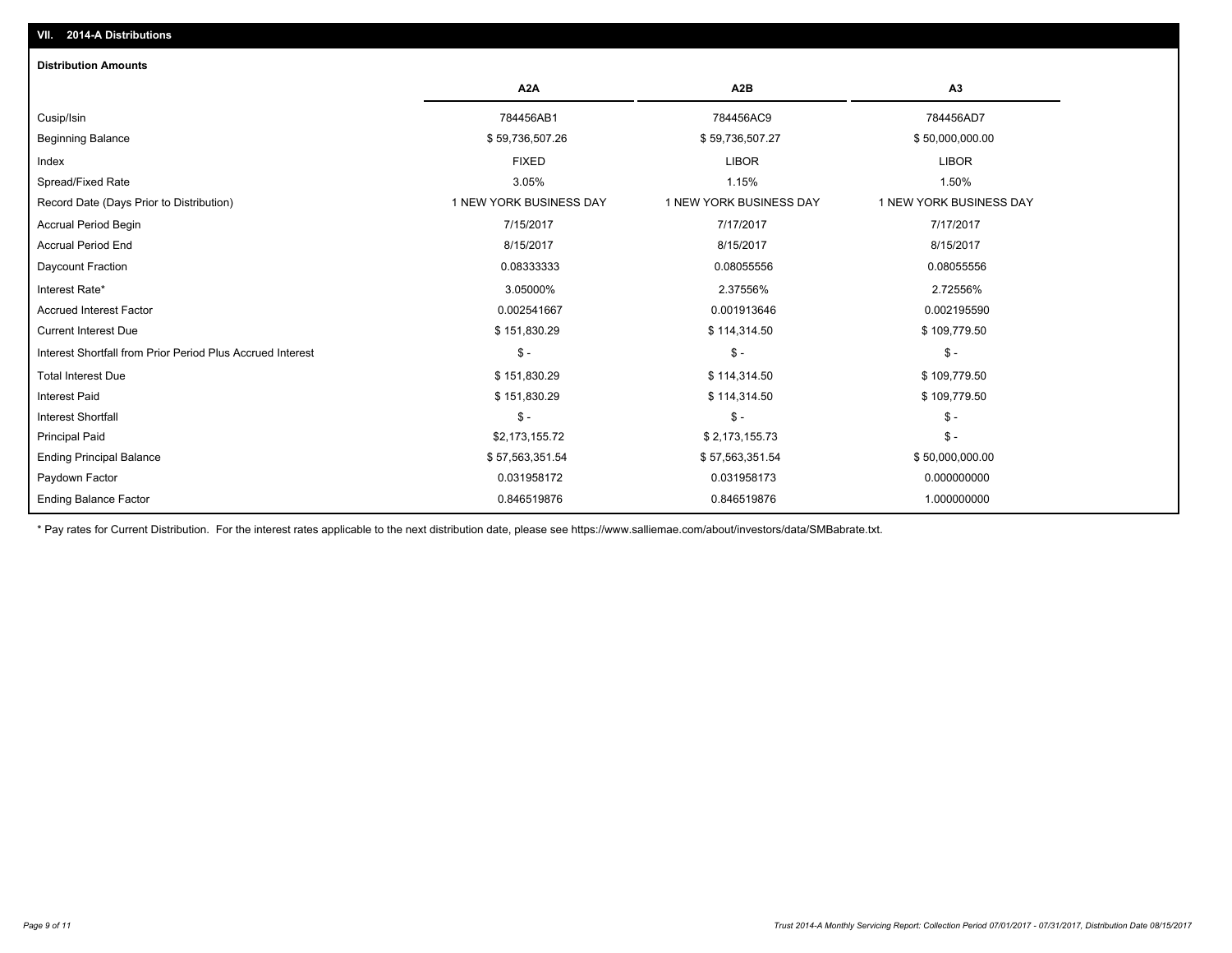| <b>Distribution Amounts</b>                                |                         |                         |
|------------------------------------------------------------|-------------------------|-------------------------|
|                                                            | в                       | C                       |
| Cusip/Isin                                                 | 784456AE5               | 784456AF2               |
| <b>Beginning Balance</b>                                   | \$36,000,000.00         | \$42,000,000.00         |
| Index                                                      | <b>FIXED</b>            | <b>FIXED</b>            |
| Spread/Fixed Rate                                          | 4.00%                   | 4.50%                   |
| Record Date (Days Prior to Distribution)                   | 1 NEW YORK BUSINESS DAY | 1 NEW YORK BUSINESS DAY |
| <b>Accrual Period Begin</b>                                | 7/15/2017               | 7/15/2017               |
| <b>Accrual Period End</b>                                  | 8/15/2017               | 8/15/2017               |
| Daycount Fraction                                          | 0.08333333              | 0.08333333              |
| Interest Rate*                                             | 4.00000%                | 4.50000%                |
| <b>Accrued Interest Factor</b>                             | 0.003333333             | 0.003750000             |
| <b>Current Interest Due</b>                                | \$120,000.00            | \$157,500.00            |
| Interest Shortfall from Prior Period Plus Accrued Interest | $\mathsf{\$}$ -         | $\mathsf{\$}$ -         |
| <b>Total Interest Due</b>                                  | \$120,000.00            | \$157,500.00            |
| <b>Interest Paid</b>                                       | \$120,000.00            | \$157,500.00            |
| <b>Interest Shortfall</b>                                  | $\mathsf{\$}$ -         | $\mathsf{\$}$ -         |
| <b>Principal Paid</b>                                      | $\mathsf{\$}$ -         | $\mathsf{\$}$ -         |
| <b>Ending Principal Balance</b>                            | \$36,000,000.00         | \$42,000,000.00         |
| Paydown Factor                                             | 0.000000000             | 0.000000000             |
| <b>Ending Balance Factor</b>                               | 1.000000000             | 1.000000000             |

\* Pay rates for Current Distribution. For the interest rates applicable to the next distribution date, please see https://www.salliemae.com/about/investors/data/SMBabrate.txt.

**VII. 2014-A Distributions**